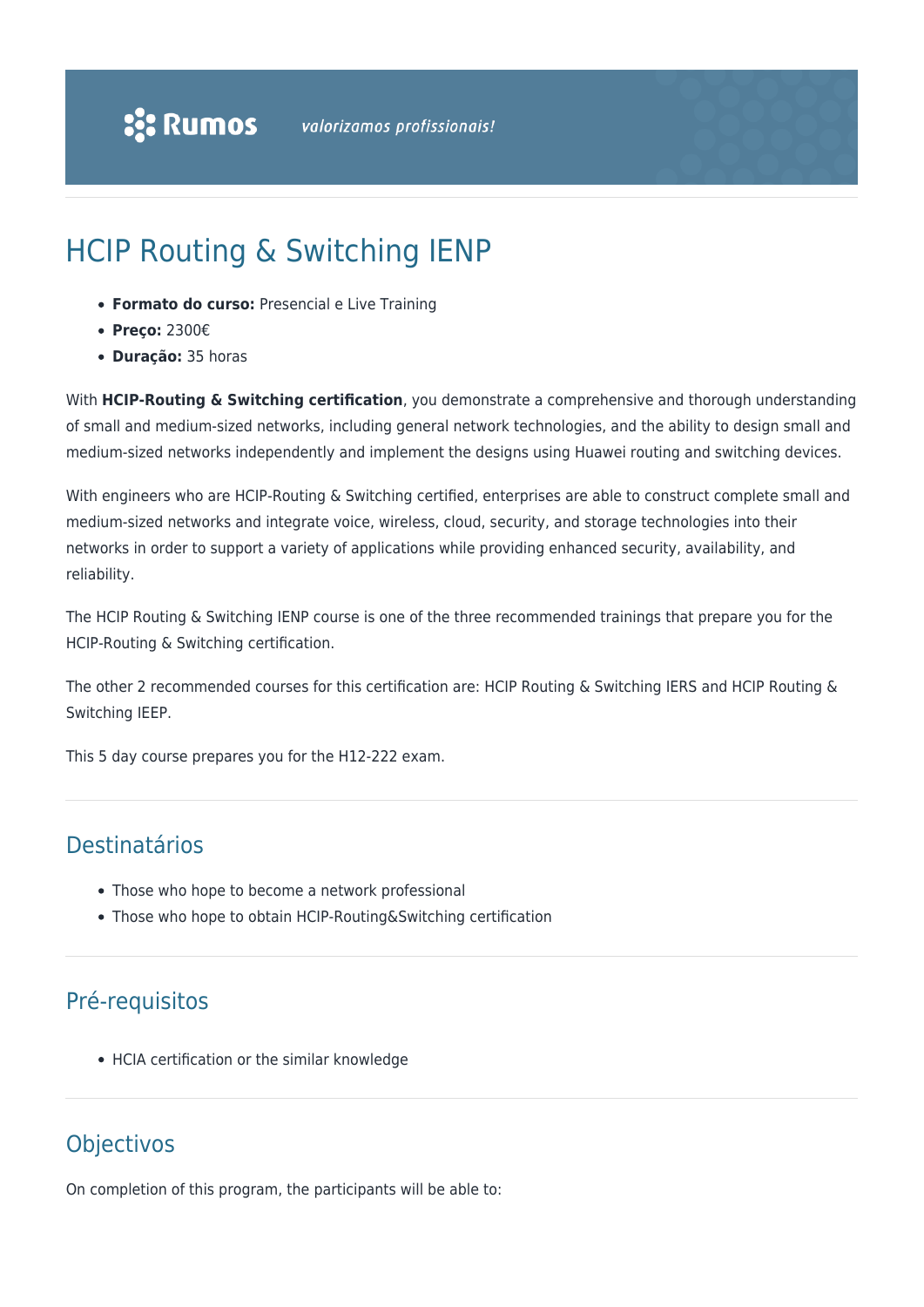- Describe MPLS/MPLS VPN
- Configure MPLS VPN
- Configure DHCP, Mirroring
- Describe eSight, Agile Controller
- Describe IP QoS end-to-end process
- Describe Information Security Overview and Huawei Firewall Technology Basis Configure VRRP, BFD
- Understand SDN, VXLAN, NFV technologies

### Programa

#### **MPLS**

- The MPLS working principles
- The MPLS configuration

#### **MPLS VPN**

- The traditional VPN models
- The working principles of MPLS VPN
- The basic configuration of MPLS VPN

#### **DHCP**

- DHCP principles and configurations
- DHCP relay principles and configurations
- DHCP and corresponding protection mechanisms

#### **Mirroring**

- Mirroring principles
- Configure the mirroring function

#### **eSight**

- The background about eSight
- eSight installation and uninstallation procedures
- The eSight license application process
- eSight basic functions
- Operations of eSight basic functions

#### **Agile Controller**

- Challenges facing traditional networks
- Basic functions and features of the Agile Controller
- Agile Controller configuration process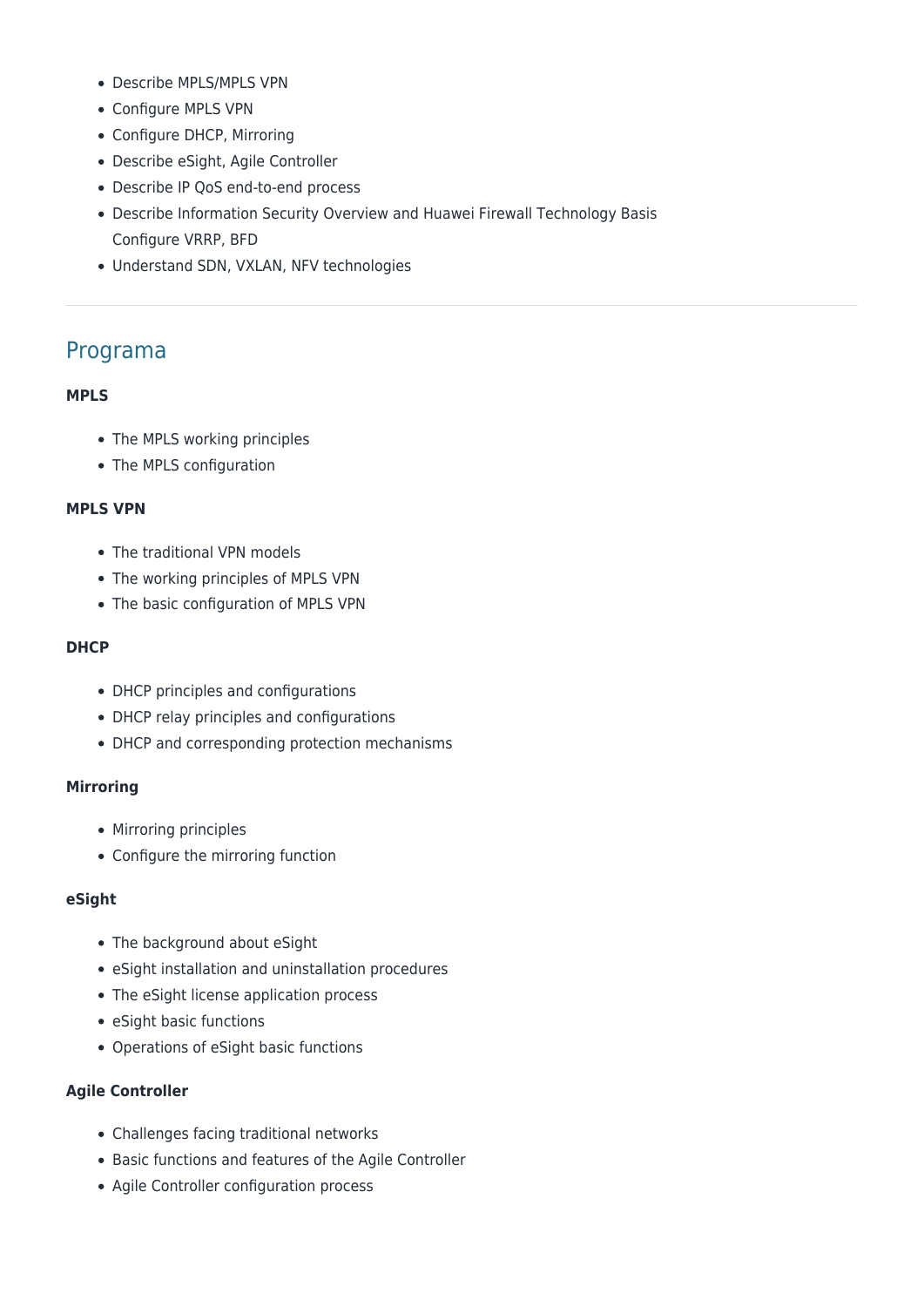#### • The factors affecting QoS

- OoS service models
- The implementation of the DiffServ model
- The packet classification basis
- The process of packet re-marking
- The configuration of the classification and re-marking
- The implementation of congestion management
- Common queue scheduling algorithms
- The disadvantages and solution of tail drop
- Features of traffic policing and traffic shaping
- The configuration of traffic policing and traffic shaping

#### **Huawei Firewall**

- Why we need information security
- How to ensure information security
- Security issues and risks faced by networks
- How to resolve the security issues faced by networks
- Firewall basic knowledge and security policy configuration
- NAT principle and configuration
- Attack defense principle and configuration
- Application behavior control principle and configuration

#### **VRRP**

- VRRP principles
- The VRRP active/standby switchover
- VRRP configurations

#### **BFD**

- BFD implementation
- BFD configurations in common application scenarios

#### **SDN**

- The benefits of SDN
- The SDN concept and architecture
- Ways of SDN evolution for traditional networks

#### **VXLAN**

- Challenges facing data center networks
- The basic principles of VXLAN
- Basic configurations of SDN-based VXLAN

#### **QoS**